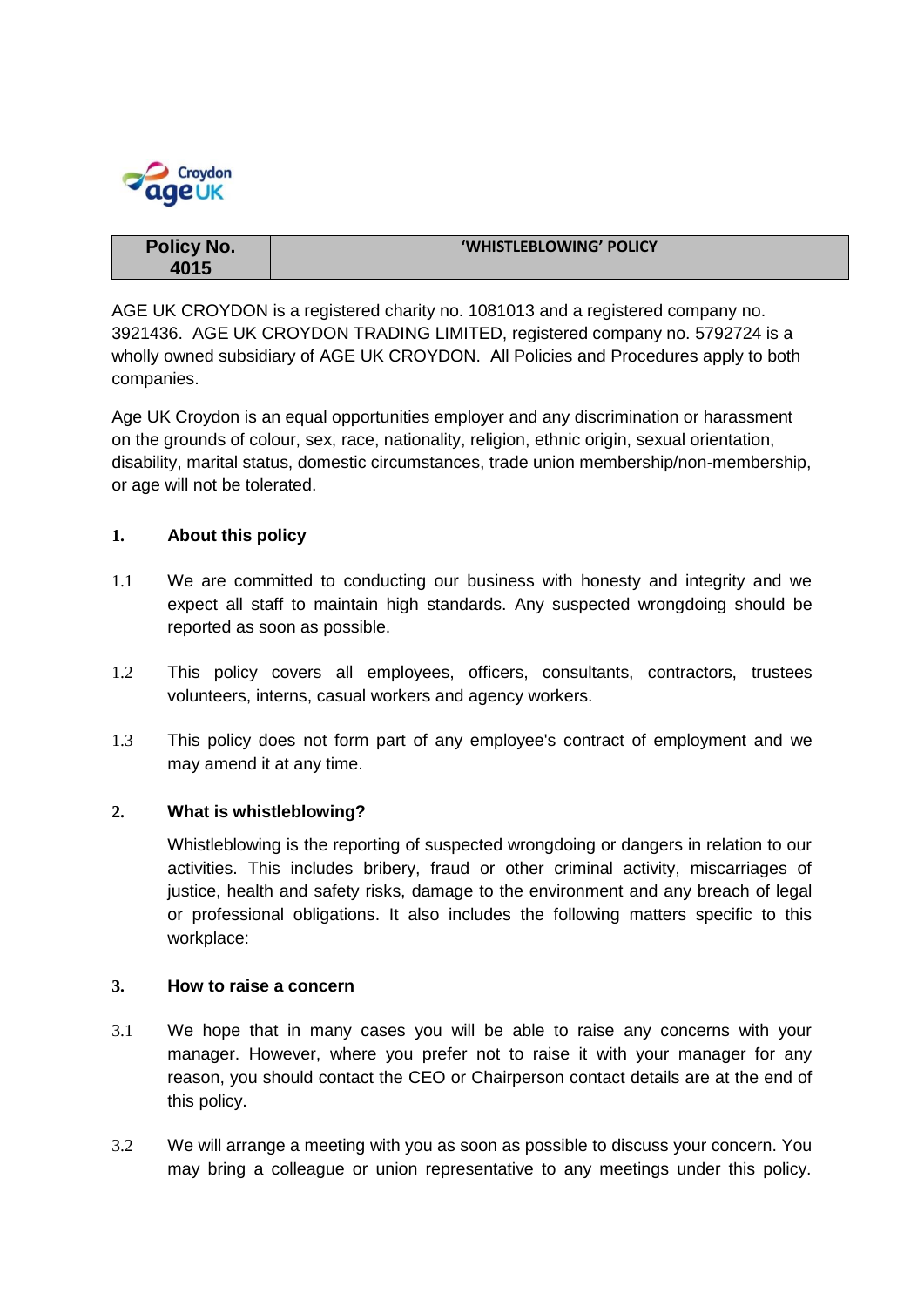Your companion must respect the confidentiality of your disclosure and any subsequent investigation.

## **4. Confidentiality**

We hope that you will feel able to voice whistleblowing concerns openly under this policy. Completely anonymous disclosures are difficult to investigate. If you want to raise your concern confidentially, we will make every effort to keep your identity secret and only reveal it where necessary to those involved in investigating your concern.

# **5. External disclosures**

- 5.1 The aim of this policy is to provide an internal mechanism for reporting, investigating and remedying any wrongdoing in the workplace. In most cases you should not find it necessary to alert anyone externally.
- 5.2 The law recognises that in some circumstances it may be appropriate for you to report your concerns to an external body such as a regulator. We strongly encourage you to seek advice before reporting a concern to anyone external. Public Concern at Work operates a confidential helpline. Their contact details are at the end of this policy.

## **6. Protection and support for whistleblowers**

- 6.1 We aim to encourage openness and will support whistleblowers who raise genuine concerns under this policy, even if they turn out to be mistaken.
- 6.2 Whistleblowers must not suffer any detrimental treatment as a result of raising a genuine concern. If you believe that you have suffered any such treatment, you should inform CEO or Chairperson immediately. If the matter is not remedied you should raise it formally using our Grievance Procedure.
- 6.3 You must not threaten or retaliate against whistleblowers in any way. If you are involved in such conduct you may be subject to disciplinary action. In some cases the whistleblower could have a right to sue you personally for compensation in an employment tribunal.
- 6.4 However, if we conclude that a whistleblower has made false allegations maliciously or with a view to personal gain, the whistleblower may be subject to disciplinary action.
- 6.5 Public Concern at Work operates a confidential helpline. Their contact details are at the end of this policy.

## **7. Contacts**